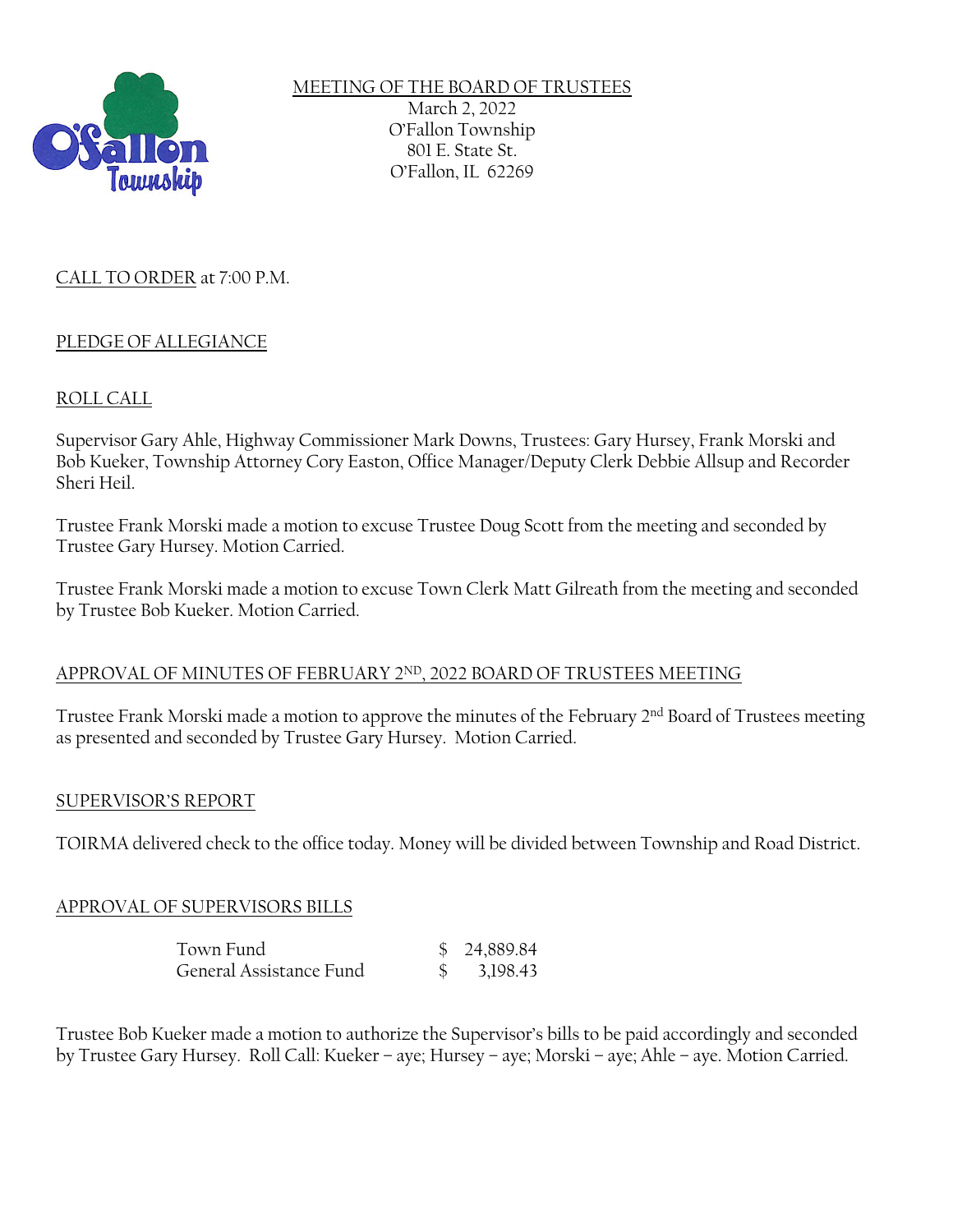# HIGHWAY COMMISSIONER'S REPORT

RaDAR report provided. (See attachment A)

Commissioner Downs reported he met with Larry Strube from the O'Fallon Community Food Pantry about the new shed going in. The old shed should be moved on the 10th and the area prepped for the new shed. A brief discussion followed.

### APPROVAL OF HIGHWAY COMMISSIONER'S BILLS

| Permanent Road Fund | 295.99    |
|---------------------|-----------|
| Road & Bridge Fund  | 27,090.78 |

Trustee Gary Hursey inquired about clothing reimbursement for the road district employees. Downs said they are allotted \$500 each year.

Trustee Gary Hursey made a motion to authorize the Highway Commissioner's bills to be paid accordingly and seconded by Trustee Frank Morski. Roll Call: Morski – aye; Ahle – aye; Hursey – aye; Kueker – aye. Motion Carried.

#### TOWN CLERK REPORT

No report.

#### TRUSTEES REPORT

None.

## COMMITTEE REPORTS

#### SENIOR COMMITTEE REPORT

No report.

#### YOUTH REPORT

No report.

## PLANNING REPORT

No report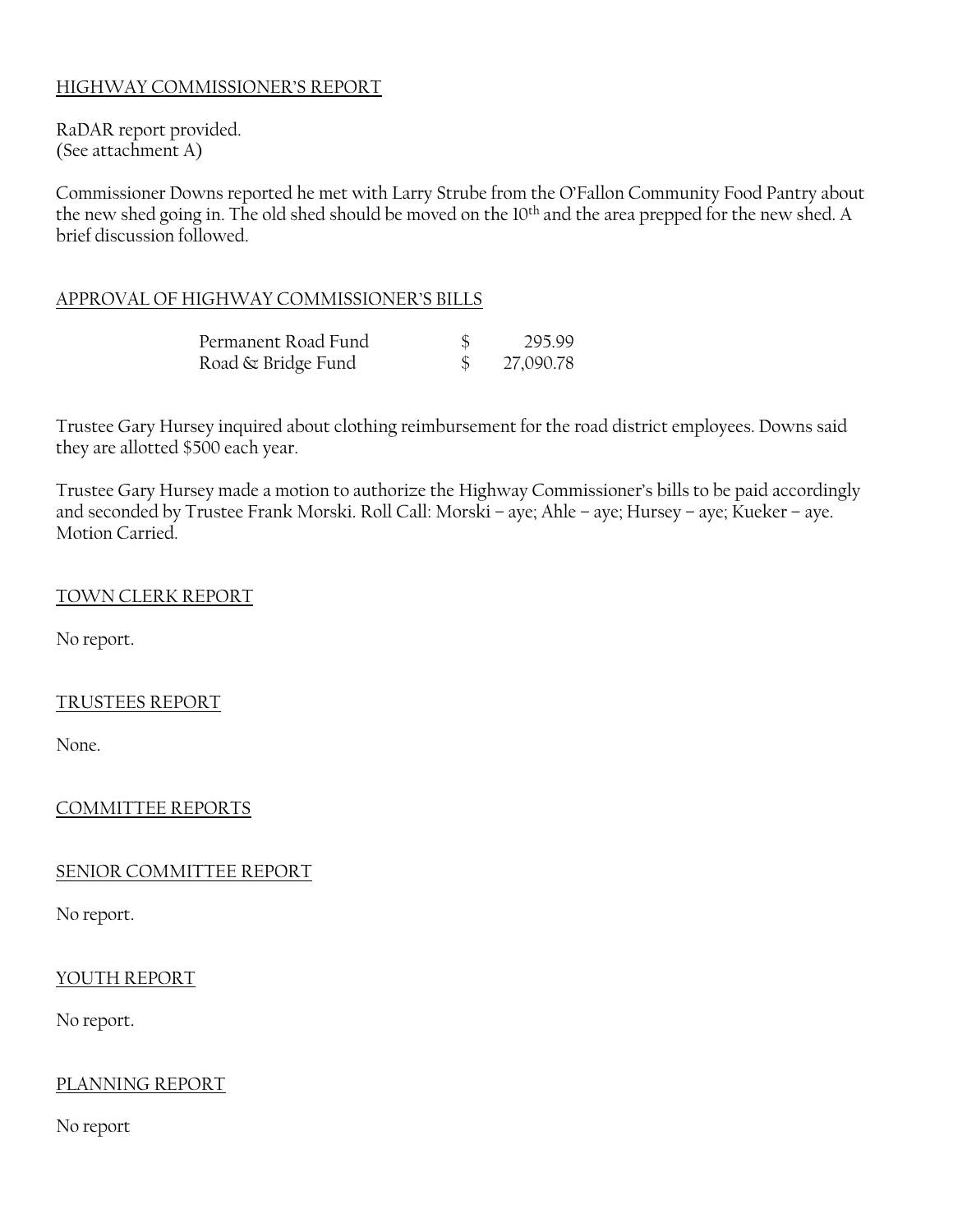# AFTER PROM REPORT

Trustee Gary Hursey reported he spoke with Jodie Seipp from OTHS and she is anticipating 700-800 attendees for the Prom. The average attendance for the After Prom is approximately 500. Hursey discussed receiving a more definite amount from the Prom tickets sales for the After Prom. Ms. Seipp is going to try and get \$10 per ticket sold towards the After Prom but it's going to be a "wait and see". The Prom/After Prom will be on the 14<sup>th</sup> of May and the check should be delivered on the 6<sup>th</sup> along with scanners and laptops for student check-in. Discussion followed regarding entertainment, food, gift cards, etc.

# FOOD PANTRY REPORT

Trustee Bob Kueker reported the people served is steady but, the numbers are lower than previous years. 2021 - 4,482 adults and children served with an average of 374 per month. 2019 - 9108 adults and children served, average – 759 per month.

Trustee Gary Hursey added; the O'Fallon Woman's Club held their annual Empty Bowl Luncheon today at Gateway Classic Cars. The event was very well attended with 100% of the proceeds directly going to fight food insecurity in the region.

# RUMMAGE SALE REPORT

Trustee Bob Kueker reported the last rummage sale was on February 12<sup>th</sup> with approximately \$1,200 in sales. The next sale will be on Saturday, March  $12<sup>th</sup>$  from  $7:00$  A.M.  $-12:00$  P.M.

## UNFINISHED BUSINESS

Rotary Van program – Approval of Resolution 22-01 regarding the acquisition of the Rotary Wheels program. Trustee Frank Morski reported; an agreement between the Township and the Rotary Club is currently in the works. He asked if Township attorney, Cory Easton can draft a letter to the State inquiring about the lien on the Ford van. Morski made numerous telephone calls trying to find out how the current lien will affect the transfer from the Rotary to the Township. A discussion followed.

Trustee Frank Morski made a motion to approve Resolution 22-01 as presented and seconded by Trustee Gary Hursey. Roll Call: Kueker – aye; Hursey – aye; Ahle – aye; Morski – aye. Motion Carried.

#### NEW BUSINESS

Approval of the Agenda for the Annual Town Meeting to be held on April 12, 2022 at 7:00 P.M. at the O'Fallon Township Building.

Trustee Gary Hursey made a motion to approve the agenda for the Annual Town Meeting as presented and seconded by Trustee Bob Kueker. Roll Call: Morski – aye; Ahle – aye; Hursey – aye; Kueker – aye. Motion Carried.